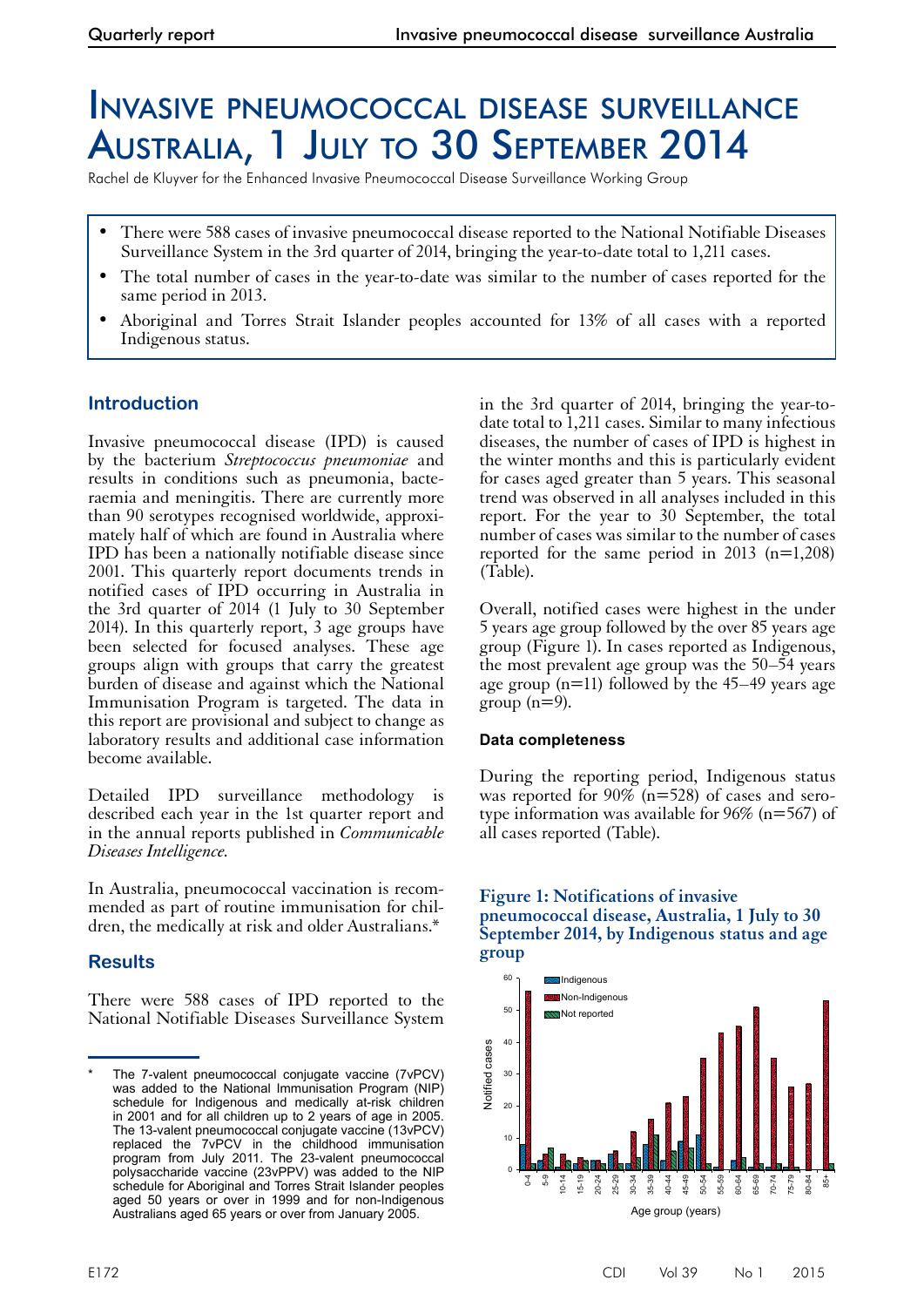| <b>Indigenous status</b>               | <b>ACT</b> | <b>NSW</b> | <b>NT</b> | Qld | <b>SA</b> | Tas. | Vic. | <b>WA</b> | <b>Total</b><br>3rd art<br>2014 | 2nd<br>grt<br>2014 | 3rd art<br>2013 | Year<br>to date<br>2014 |
|----------------------------------------|------------|------------|-----------|-----|-----------|------|------|-----------|---------------------------------|--------------------|-----------------|-------------------------|
| Indigenous                             |            | 11         | 14        | 13  | 3         |      | 0    | 19        | 62                              | 45                 | 64              | 107                     |
| Non-Indigenous                         | 4          | 158        | 2         | 86  | 61        | 11   | 91   | 53        | 466                             | 315                | 422             | 781                     |
| Not stated/ unknown                    | 0          | 16         | 0         | 2   | 0         | 0    | 42   | 0         | 60                              | 48                 | 68              | 108                     |
| Total                                  | 5          | 185        | 16        | 101 | 64        | 12   | 133  | 72        | 588                             | 408                | 554             | 1,211                   |
| Indigenous status<br>completeness* (%) | 100        | 91         | 100       | 98  | 100       | 100  | 68   | 100       | 90                              |                    |                 |                         |
| Serotype completeness <sup>†</sup> (%) | 100        | 95         | 100       | 95  | 94        | 83   | 99   | 100       | 96                              |                    |                 |                         |

**Table: Notified cases of invasive pneumococcal disease, Australia, 1 July to 30 September 2014, by Indigenous status, serotype completeness and state or territory**

Indigenous status completeness is defined as the reporting of a known Indigenous status, excluding the reporting of not stated or unknown Indigenous status.

† Serotype completeness is the proportion of all cases of invasive pneumococcal disease that were reported with a serotype or reported as non-typeable. Serotype incompleteness may include when no isolate was available as diagnosis was by polymerase chain reaction and no molecular typing was attempted or was not possible due to insufficient genetic material; the isolate was not referred to the reference laboratory or was not viable; typing was pending at the time of reporting; or no serotype was reported by the notifying jurisdiction to the National Notifiable Diseases Surveillance System.

#### **Invasive pneumococcal disease in children aged less than 5 years**

In the 3rd quarter of 2014,  $11\%$  (n=66) of all notified cases were aged less than 5 years, which was similar to the number reported during the same period of 2013 ( $n=65$ ).

The majority  $(94\%, n=62)$  of cases aged less than 5 years were reported with serotype information. Of these,  $37\%$  (n=23) were reported with a serotype included in the 7vPCV or the 13vPCV (Figure 2).

Over the period 2007 to 2011 notified cases aged less than 5 years with disease caused by the



#### **Figure 2: Notifications (2003 to 30 September 2014) and annual rates (2003 to 2013) of all invasive pneumococcal disease in those aged less than 5 years, Australia, by vaccine serotype group**

Diagnosis date (year and quarter)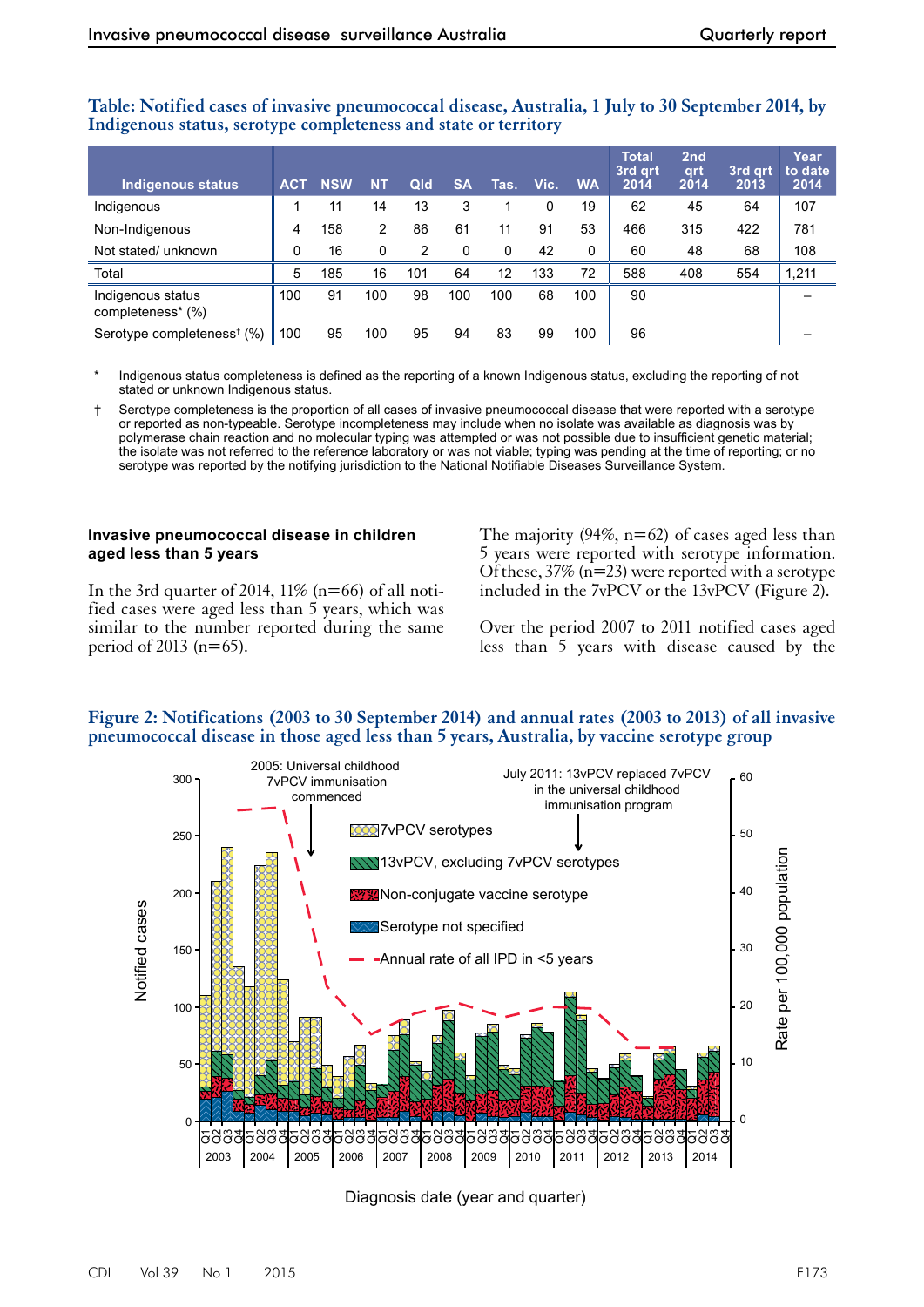6 additional serotypes (1, 3, 5, 6A, 7F and 19A) that would be covered by the 13vPCV, increased steadily, particularly those caused by serotype 19A (Figure 3). However, cases of serotype 19A have decreased since the 4th quarter of 2011, reflecting the introduction of the 13vPCV into the universal childhood immunisation program in mid-2011. In the 3rd quarter of 2014, there were 11 cases aged less than 5 years with disease due to serotype 19A and 6 cases due to serotype 3. In this age group, 1 case was reported with disease caused by serotype 7F, a previously common serotype.

#### **Invasive pneumococcal disease in Indigenous Australians aged 50 years or over**

In the 3rd quarter of 2014,  $3\%$  (n=18) of notified cases were reported as Indigenous Australians aged 50 years or over (Figure  $\overline{4}$ ). This was slightly lower than the number reported during the same period in 2013 (n=21).

All but one of the cases notified in the 3rd quarter of 2014 were reported with serotype information. Of these, approximately 70% ( $n=12$ ) were reported

with disease due to serotypes targeted by the 23vPPV. The remaining cases reported disease due to a non-vaccine serotype (n=5).

#### **Invasive pneumococcal disease in non-Indigenous Australians aged 65 years or over**

In the 3rd quarter of 2014,  $34\%$  (n=198) of notified cases were reported as non-Indigenous and aged 65 years or over. This was similar to the number reported during the same period of 2013 (n=184) (Figure 5).

The majority (97%, n=193) of cases reported in this quarter were reported with serotype information. Of these cases, 60% (n=116) were reported with a serotype targeted by the 23vPPV. While the burden of disease in this age group has remained relatively stable, the profile of serotypes causing disease has changed over time. Disease due to serotypes targeted by the 7vPCV has reduced substantially in this age group, which is likely to be due to herd immunity impacts from the childhood immunisation program.

#### **Figure 3: Notifications of invasive pneumococcal disease caused by serotypes targeted by the 13-valent pneumococcal conjugate vaccine\* and annual rates of all invasive pneumococcal disease aged less than 5 years, Australia, 2003 to 2013**



Excluding those targeted by 7-valent pneumococcal conjugate vaccine from 2003 to 30 September 2014.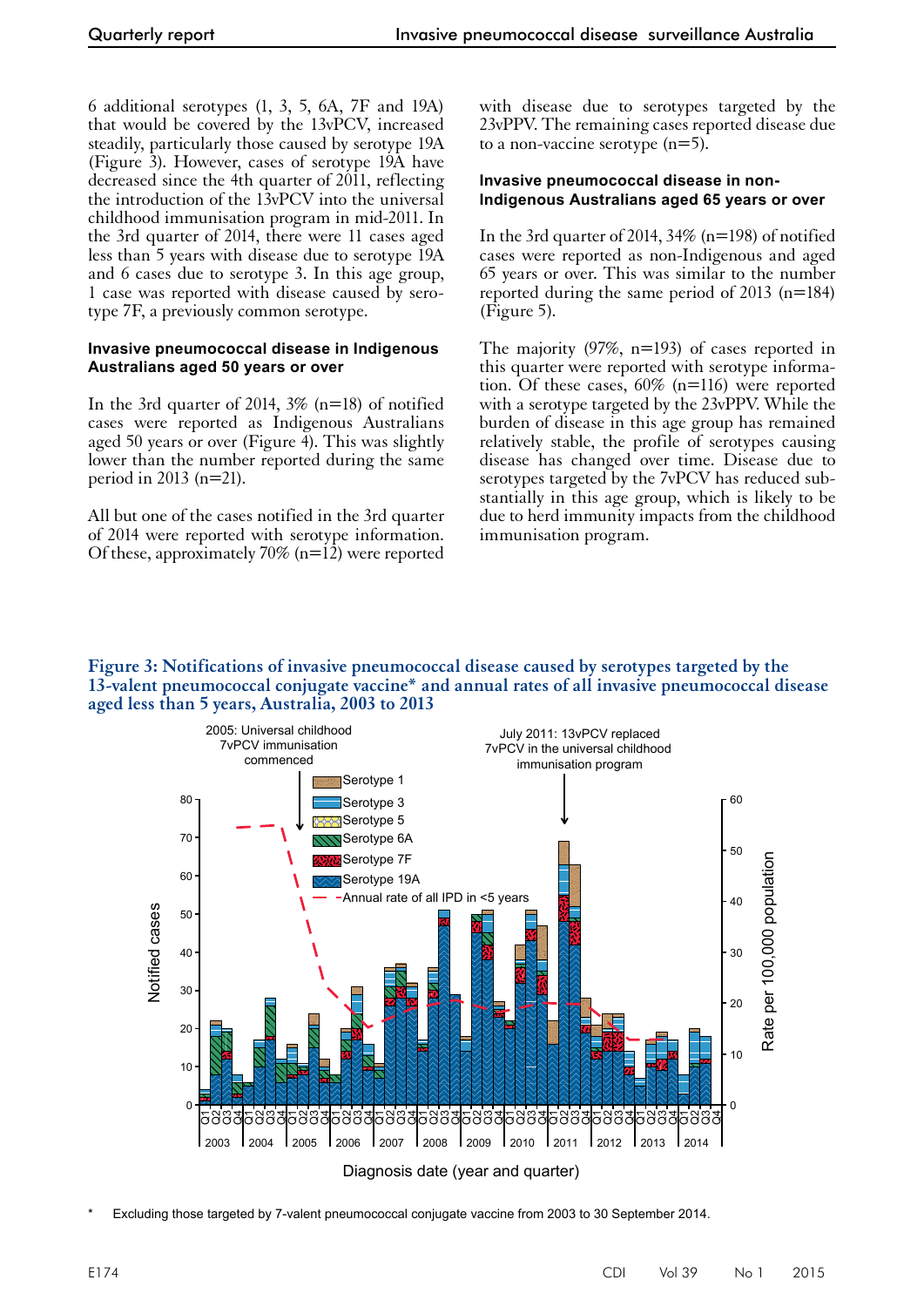#### **Figure 4: Notifications (2003 to 30 September 2014) and annual rates of all invasive pneumococcal disease (2003 to 2013) in Indigenous Australians aged 50 years or over, Australia, by vaccine serotype group\***



In 1999 23vPPV immunisation commenced for Indigenous Australians aged 50 years or over.

#### **Figure 5: Notifications (2003 to 30 September 2014) and annual rates of all invasive pneumococcal disease (2003 to 2013) in non-Indigenous Australians aged 65 years or over, Australia, by vaccine serotype group**